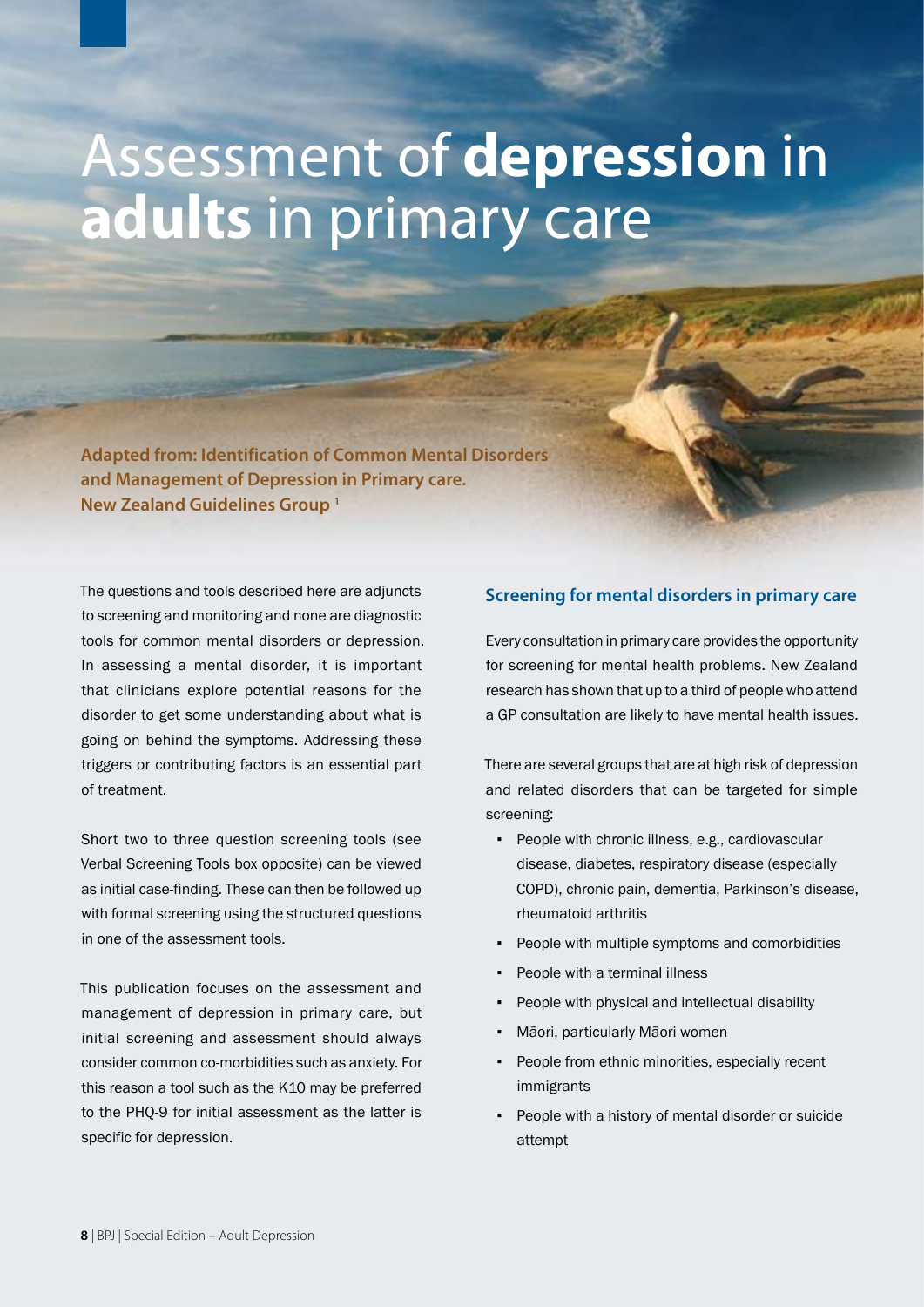- People with a history of substance misuse (including alcohol) or addiction
- People with a significant personal loss such as bereavement, relationship change or a major negative life event
- Older adults in residential care
- Women in antenatal or postnatal period

Many mental illnesses start in childhood (e.g. anxiety, disruptive behaviour) and adolescence, (depression, substance abuse) so screening should also be considered in these groups. The New Zealand Guidelines<sup>1</sup> has a specific section on the assessment of common mental disorders and the management of depression in young people. This will also be covered in a subsequent edition of Best Practice Journal.

#### **Questions for targeted screening**

Simple screening questions can help to identify people who would benefit from a more formal assessment for a mental disorder and are quick and easy to administer (for an example of simple screening questions, see Box: Verbal screening tools). Some practitioners may prefer a less structured approach and even a simple question such as "so how are you coping with all the changes in your life at the moment?" may provide useful insight.

# **Verbal screening tools**

Verbal two to three question screening tools for common mental disorders (NZGG)1

#### Questions for depression

- During the past month, have you been bothered by feeling down, depressed or hopeless?
- During the past month, have you been bothered by little interest or pleasure in doing things?

#### If yes to either question, ask Help question below

## Question for anxiety

▪ During the past month have you been worrying a lot about everyday problems?

# If yes, ask Help question below

## Questions for alcohol and drug problems\*

- Have you used drugs or drunk more than you meant to in the last year?
- Have you felt that you wanted to cut down on your drinking or drug use in the past year?
- \* These two questions have been shown to pick up about 80% of current drug and alcohol problems

# If yes to either question, ask Help question below

#### The Help question

▪ Is this something that you would like help with?

# **CHAT**

The Case-finding and Help Assessment Tool (see CHAT – Appendix 9) is a case-finding questionnaire for general lifestyle assessment developed in New Zealand.<sup>9</sup> It has been validated in primary care to case-find for nicotine dependency, alcohol and other drug misuse, problem gambling, depression, anxiety, stress, abuse and other lifestyle issues. Patients can be asked to complete it in the waiting room, and hand it to the clinician at the beginning of the consultation. This allows the clinician to move directly to an appropriate screening and assessment tool in the consultation. The CHAT tool is in the *bestpractice*  decision support module.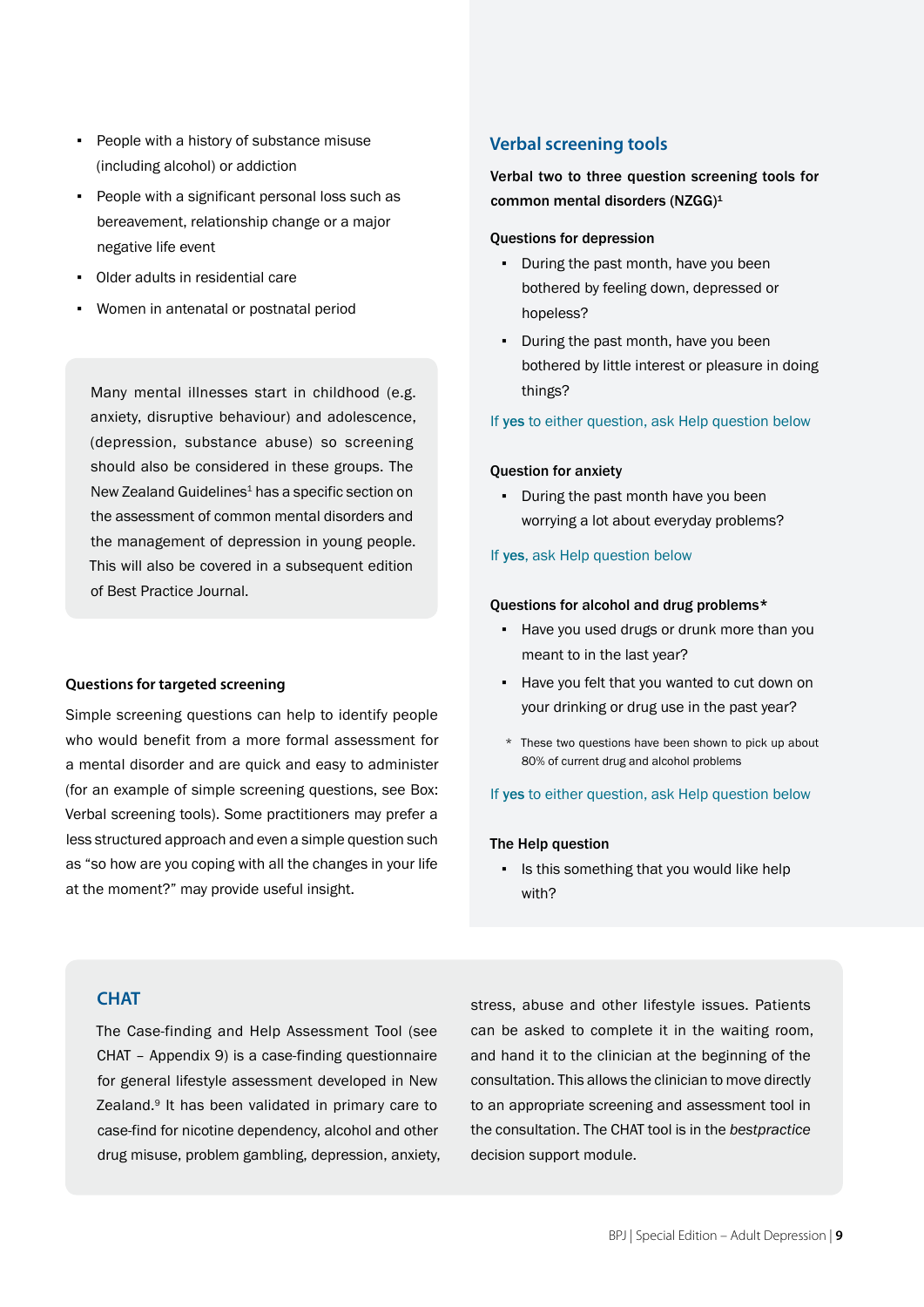Accurate assessment of acuity and severity of depression and anxiety is important for its management in primary care or referral.

# **Assessment (Formal Screening) Tools for General Practice**

Following simple screening questions, using a brief but more formal validated primary care assessment tool offers significant advantages:

- They provide structure and prompts for assessment
- They give a score or rating to guide treatment or referral
- They provide a baseline score for gauging effectiveness of interventions and treatment
- A standardised assessment means a range of health professionals can carry out repeat assessments

A wide range of tools is available. The *bestpractice* decision support module includes:

- Kessler 10 (K10) for the assessment of depression, anxiety and general mental health
- Patient Health Questionnaire (PHQ-9) for depression
- GAD-7 for anxiety
- AUDIT for assessment of problem drinking

The K10 and PHQ-9 are the most widely used and validated assessment tools in primary care. The questions in the K10 cover depression, anxiety and general mental health and this tool is usually preferred for use as an initial assessment to the PHQ-9 which is specific for depression. Factors such as individual preference, experience and local policies may also determine which tools are used.

In the *bestpractice* decision support module, the K-10, PHQ-9 and the other assessment tools can be selected from the menu. A combination of tools can be used, for example the K10 in combination with AUDIT to specifically assess problem drinking.

A brief description of these tools follows. Refer to Appendices 5 to 9 for reproductions of the assessment tools with guidance on their interpretation.

 $\odot$  A more complete range of assessment tools for mental disorders is available from: www.nzgg.org.nz/CMD-assessmenttools

## Kessler Psychological Distress Scale 10 (K10)

The K10 (Appendix 5) measures psychological distress, particularly anxiety and depression. Used widely in population surveys and secondary care clinical settings it has been validated for use in population surveys rather than in primary care.

# Patient Health Questionnaire (PHQ-9)

For depression, the PHQ-9 has been widely used in New Zealand and the scores obtained are applied in the algorithms for the treatment of depression published in the New Zealand Guidelines (also available in the Appendices 1–4 of this publication).

The PHQ-9 (Appendix 6) quantifies the severity of depression. It consists of nine key symptoms of depression, and roughly how much they have been present over the last fortnight. The score indicates the severity of depression and thus guides treatment.

| PHQ-9 score | <b>Provisional Diagnosis</b> |
|-------------|------------------------------|
| $10 - 14$   | Mild depression              |
| $15 - 19$   | Moderate depression          |
| > 20        | Severe Depression            |

There are two versions of the PHQ-9. This document uses the simplified 3 category version, published in the New Zealand Guidelines. Some versions of the PHQ-9, including the widely circulated A4 card, have five severity categories. We recommend using the three category version.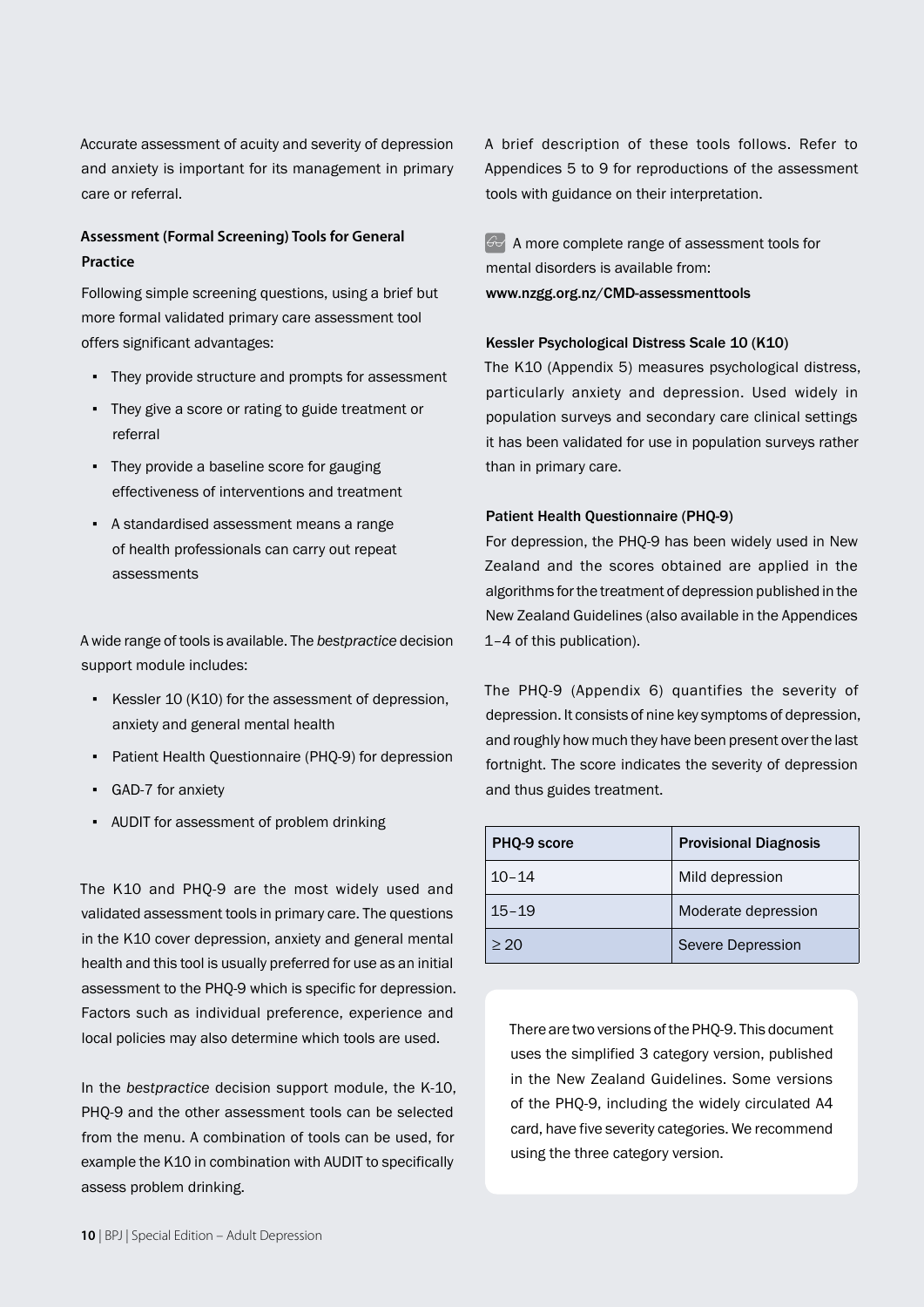# Alcohol and Substance Abuse (AUDIT)

The AUDIT questionnaire (Appendix 8) is an accurate tool for identifying and assessing risky, harmful and hazardous drinking. This tool contrasts with the CAGE questionnaire which is used to assess alcohol dependence.

## Anxiety (GAD-7 and GAD-2)

The GAD-7 (Appendix 7) is valid for detecting anxiety disorders. The GAD-7 score is calculated by assigning scores of 0, 1, 2 and 3 to the response categories of "not at all," "several days," more than half the days," and "nearly every day" respectively. The GAD-7 total for the seven questions ranges from 0 to 21.

The severity of the anxiety disorder is represented by the following scores:

| $5 - 9$   | mild anxiety     |
|-----------|------------------|
| $10 - 14$ | moderate anxiety |
| $15 - 21$ | severe anxiety   |

The shortened GAD-2 consists of the first two questions of the GAD-7 and a score of 3 or more suggests a possible anxiety disorder and should be followed by the GAD-7.

#### **Monitoring response to treatment**

Assessment tools can be used to gauge and monitor the response to treatment. A baseline score can be recorded and compared with subsequent evaluations to determine the degree of response.

Remission: only minimal signs of illness remain

Response: a significant level of improvement; or a clinically relevant reduction in symptom severity of more than 50% on a scale such as the PHQ-9

Partial response: a reduction in symptom severity of at least 25% on a scale such as the PHQ-9